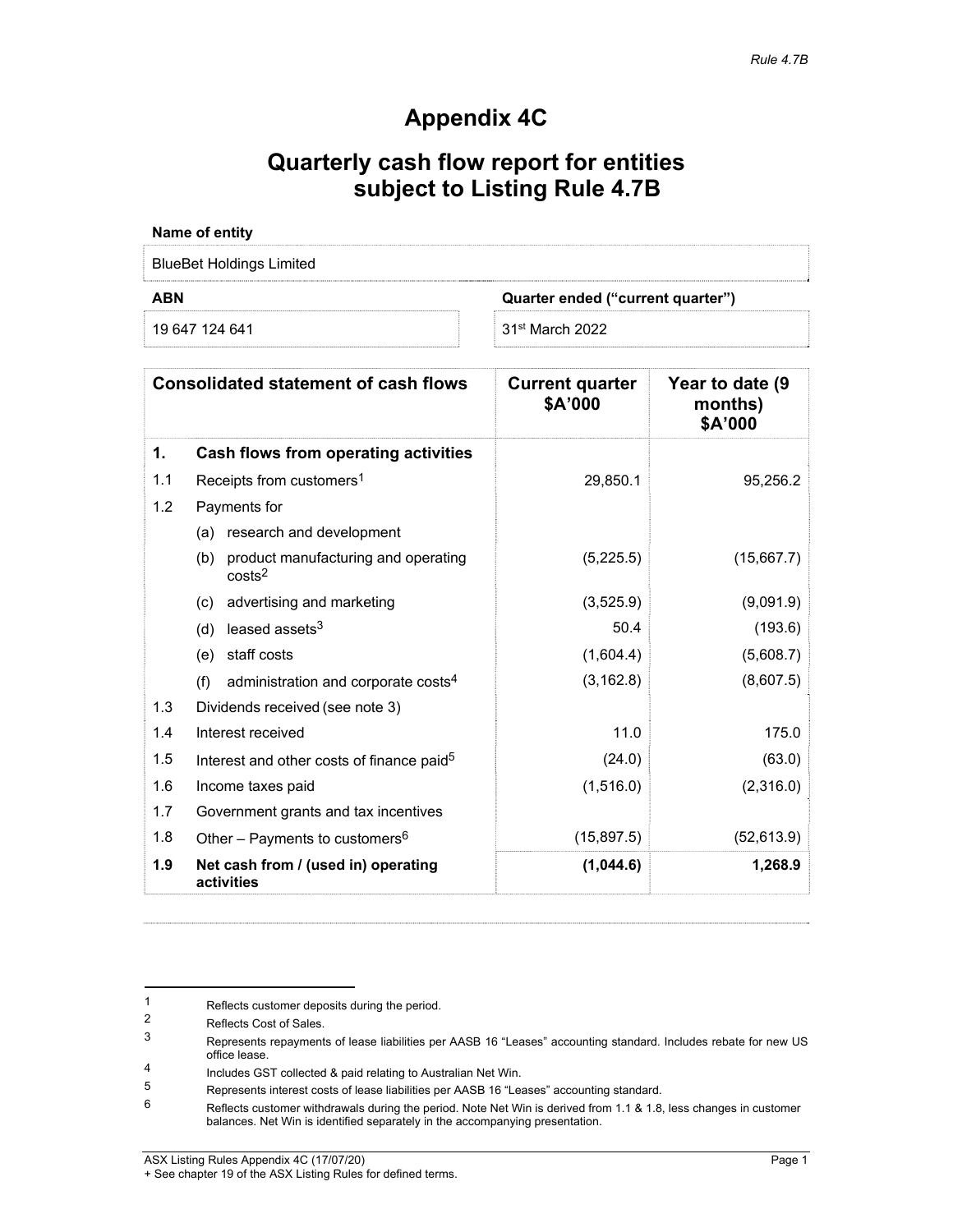| <b>Consolidated statement of cash flows</b> |                                                   | <b>Current quarter</b><br>\$A'000 | Year to date (9<br>months)<br>\$A'000 |
|---------------------------------------------|---------------------------------------------------|-----------------------------------|---------------------------------------|
| 2.                                          | Cash flows from investing activities              |                                   |                                       |
| 2.1                                         | Payments to acquire or for:                       |                                   |                                       |
|                                             | (a) entities                                      |                                   |                                       |
|                                             | (b)<br>businesses                                 |                                   |                                       |
|                                             | property, plant and equipment<br>(c)              | (233.5)                           | (309.3)                               |
|                                             | investments<br>(d)                                |                                   |                                       |
|                                             | intellectual property <sup>7</sup><br>(e)         | (2,497.4)                         | (4,219.1)                             |
|                                             | other non-current assets<br>(f)                   |                                   |                                       |
| $2.2\phantom{0}$                            | Proceeds from disposal of:                        |                                   |                                       |
|                                             | entities<br>(a)                                   |                                   |                                       |
|                                             | (b)<br>businesses                                 |                                   |                                       |
|                                             | property, plant and equipment<br>(c)              |                                   |                                       |
|                                             | investments<br>(d)                                |                                   |                                       |
|                                             | intellectual property<br>(e)                      |                                   |                                       |
|                                             | (f)<br>other non-current assets                   |                                   |                                       |
| 2.3                                         | Cash flows from loans to other entities           |                                   |                                       |
| 2.4                                         | Dividends received (see note 3)                   |                                   |                                       |
| 2.5                                         | Other (provide details if material)               |                                   |                                       |
| 2.6                                         | Net cash from / (used in) investing<br>activities | (2,730.9)                         | (4, 528.4)                            |

7 Includes capitalised website & app development costs.



<sup>8</sup> Relates to transaction costs paid associated with the IPO.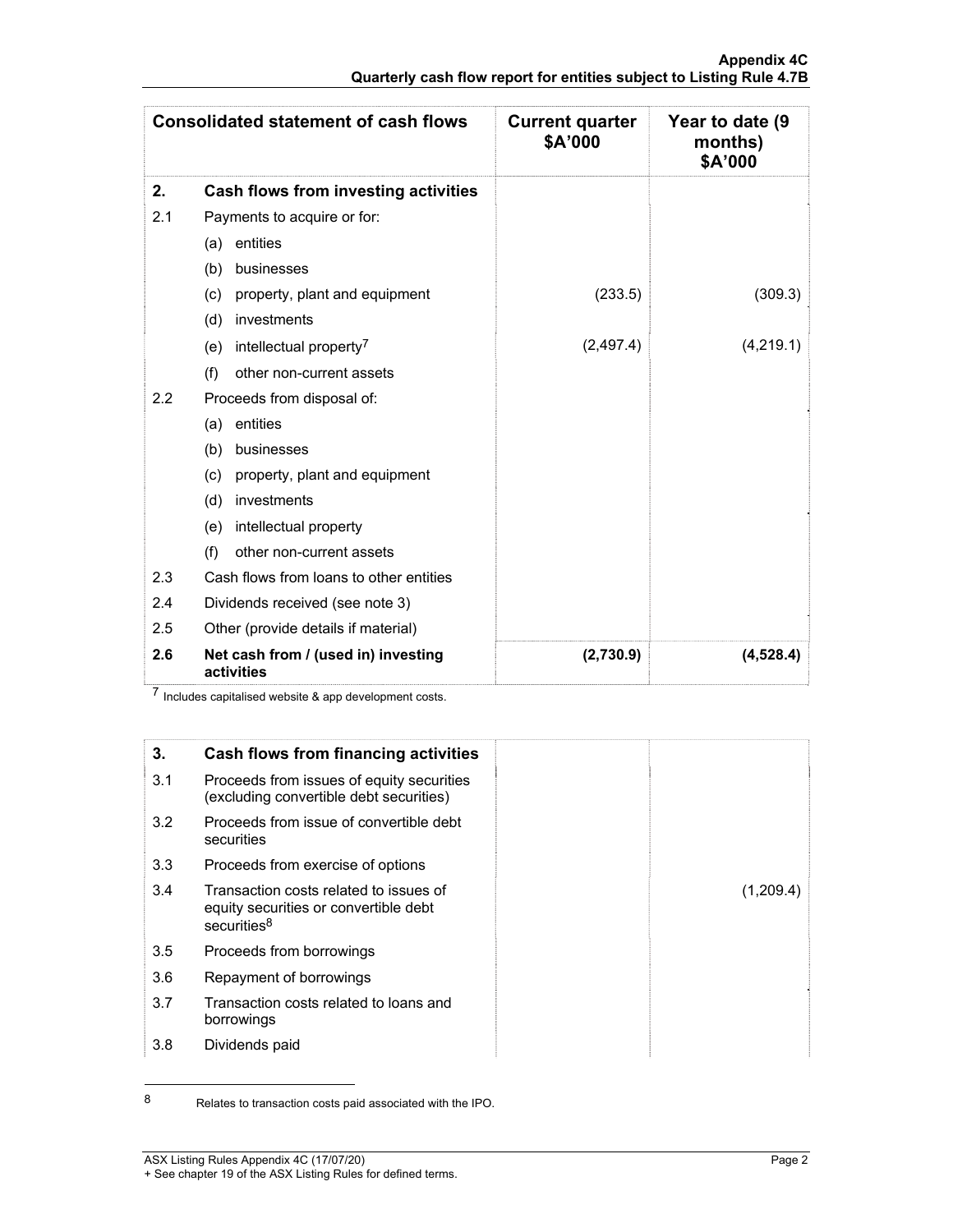### **Appendix 4C Quarterly cash flow report for entities subject to Listing Rule 4.7B**

| Consolidated statement of cash flows |                                                   | <b>Current quarter</b><br>\$A'000 | Year to date (9)<br>months)<br>\$A'000 |
|--------------------------------------|---------------------------------------------------|-----------------------------------|----------------------------------------|
| 3.9                                  | Other bonds paid for new office premises          |                                   |                                        |
| 3.10                                 | Net cash from / (used in) financing<br>activities | (0.0)                             | (1,237.4)                              |

| 4.  | Net increase / (decrease) in cash and<br>cash equivalents for the period |           |           |
|-----|--------------------------------------------------------------------------|-----------|-----------|
| 4.1 | Cash and cash equivalents at beginning of<br>period                      | 55,382.5  | 56,103.9  |
| 4.2 | Net cash from / (used in) operating<br>activities (item 1.9 above)       | (1,044.6) | 1,268.9   |
| 4.3 | Net cash from / (used in) investing activities<br>(item 2.6 above)       | (2,730.9) | (4,528.4) |
| 4.4 | Net cash from / (used in) financing activities<br>(item 3.10 above)      | (0.0)     | (1,237.4) |
| 4.5 | Effect of movement in exchange rates on<br>cash held                     |           |           |
| 4.6 | Cash and cash equivalents at end of<br>period                            | 51,607.0  | 51,607.0  |

| 5.  | Reconciliation of cash and cash<br>equivalents<br>at the end of the quarter (as shown in the<br>consolidated statement of cash flows) to the<br>related items in the accounts | <b>Current quarter</b><br>\$A'000 | <b>Previous quarter</b><br>\$A'000 |
|-----|-------------------------------------------------------------------------------------------------------------------------------------------------------------------------------|-----------------------------------|------------------------------------|
| 5.1 | <b>Bank balances</b>                                                                                                                                                          | 51,606.8                          | 55,382.3                           |
| 5.2 | Call deposits                                                                                                                                                                 |                                   |                                    |
| 5.3 | <b>Bank overdrafts</b>                                                                                                                                                        |                                   |                                    |
| 5.4 | Other (cash on hand)                                                                                                                                                          | 0.2                               | 0.2                                |
| 5.5 | Cash and cash equivalents at end of<br>quarter (should equal item 4.6 above)                                                                                                  | 51,607.0                          | 55,382.5                           |

| 6.                                                                                                                                                                                                                                 | Payments to related parties of the entity and their<br>associates                          | <b>Current quarter</b><br>\$A'000 |
|------------------------------------------------------------------------------------------------------------------------------------------------------------------------------------------------------------------------------------|--------------------------------------------------------------------------------------------|-----------------------------------|
| 6.1                                                                                                                                                                                                                                | Aggregate amount of payments to related parties and their<br>associates included in item 1 | 240.3                             |
| 6.2                                                                                                                                                                                                                                | Aggregate amount of payments to related parties and their<br>associates included in item 2 |                                   |
| Note: if any amounts are shown in items 6.1 or 6.2, your quarterly activity report must include a description of, and an<br>explanation for, such payments.                                                                        |                                                                                            |                                   |
| During the quarter, the company made payments to Executive & Non-Executive Directors relating to Salaries &<br>Wages (inclusive of superannuation and applicable taxes withheld) and Directors Fees on normal commercial<br>terms. |                                                                                            |                                   |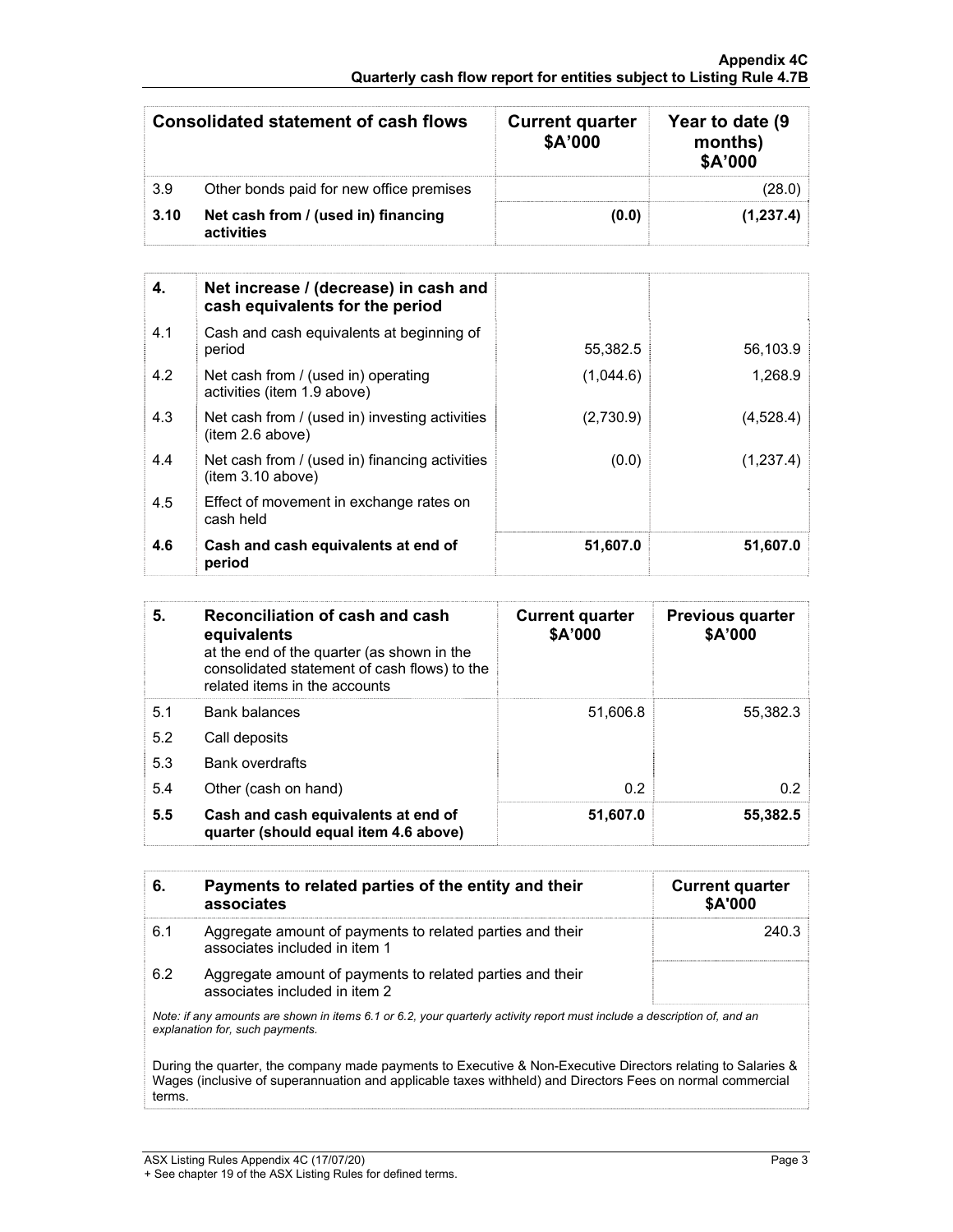| 7.  | <b>Financing facilities</b><br>Note: the term "facility' includes all forms of financing<br>arrangements available to the entity.<br>Add notes as necessary for an understanding of the<br>sources of finance available to the entity.                                                                                                               | <b>Total facility</b><br>amount at quarter<br>end<br>\$A'000 | Amount drawn at<br>quarter end<br>\$A'000 |
|-----|------------------------------------------------------------------------------------------------------------------------------------------------------------------------------------------------------------------------------------------------------------------------------------------------------------------------------------------------------|--------------------------------------------------------------|-------------------------------------------|
| 7.1 | Loan facilities                                                                                                                                                                                                                                                                                                                                      |                                                              |                                           |
| 7.2 | Credit standby arrangements                                                                                                                                                                                                                                                                                                                          | 360.0                                                        | 292.5                                     |
| 7.3 | Other (please specify)                                                                                                                                                                                                                                                                                                                               |                                                              |                                           |
| 7.4 | <b>Total financing facilities</b>                                                                                                                                                                                                                                                                                                                    | 360.0                                                        | 292.5                                     |
| 7.5 | Unused financing facilities available at quarter end                                                                                                                                                                                                                                                                                                 |                                                              | 67.5                                      |
| 7.6 | Include in the box below a description of each facility above, including the lender, interest<br>rate, maturity date and whether it is secured or unsecured. If any additional financing<br>facilities have been entered into or are proposed to be entered into after quarter end,<br>include a note providing details of those facilities as well. |                                                              |                                           |
|     | NAB Corporate Credit Card Facilities \$110,000 Limit. Interest rate: 18.5%<br>American Express Corporate Charge Card \$250,000 Limit.                                                                                                                                                                                                                |                                                              |                                           |

| 8.                                                                                                                                                                                                             |                                                                                                                                                                                                                                 | Estimated cash available for future operating activities                                                                       | \$A'000   |
|----------------------------------------------------------------------------------------------------------------------------------------------------------------------------------------------------------------|---------------------------------------------------------------------------------------------------------------------------------------------------------------------------------------------------------------------------------|--------------------------------------------------------------------------------------------------------------------------------|-----------|
| 8.1                                                                                                                                                                                                            | Net cash from / (used in) operating activities (item 1.9)                                                                                                                                                                       |                                                                                                                                | (1,044.6) |
| 8.2                                                                                                                                                                                                            |                                                                                                                                                                                                                                 | Cash and cash equivalents at quarter end (item 4.6)                                                                            | 51,607.0  |
| 8.3                                                                                                                                                                                                            |                                                                                                                                                                                                                                 | Unused finance facilities available at quarter end (item 7.5)                                                                  | 67.5      |
| 8.4                                                                                                                                                                                                            |                                                                                                                                                                                                                                 | Total available funding (item 8.2 + item 8.3)                                                                                  | 51,674.5  |
| 8.5                                                                                                                                                                                                            | item 8.1)                                                                                                                                                                                                                       | Estimated quarters of funding available (item 8.4 divided by                                                                   | 49.5      |
| Note: if the entity has reported positive net operating cash flows in item 1.9, answer item 8.5 as "N/A". Otherwise, a<br>figure for the estimated guarters of funding available must be included in item 8.5. |                                                                                                                                                                                                                                 |                                                                                                                                |           |
| 8.6                                                                                                                                                                                                            | If item 8.5 is less than 2 quarters, please provide answers to the following questions:                                                                                                                                         |                                                                                                                                |           |
|                                                                                                                                                                                                                | 8.6.1<br>Does the entity expect that it will continue to have the current level of net operating<br>cash flows for the time being and, if not, why not?                                                                         |                                                                                                                                |           |
|                                                                                                                                                                                                                | Answer: N/A                                                                                                                                                                                                                     |                                                                                                                                |           |
|                                                                                                                                                                                                                | 8.6.2<br>Has the entity taken any steps, or does it propose to take any steps, to raise further<br>cash to fund its operations and, if so, what are those steps and how likely does it<br>believe that they will be successful? |                                                                                                                                |           |
|                                                                                                                                                                                                                | Answer: N/A                                                                                                                                                                                                                     |                                                                                                                                |           |
|                                                                                                                                                                                                                | 8.6.3                                                                                                                                                                                                                           | Does the entity expect to be able to continue its operations and to meet its business<br>objectives and, if so, on what basis? |           |

Answer: N/A

*Note: where item 8.5 is less than 2 quarters, all of questions 8.6.1, 8.6.2 and 8.6.3 above must be answered.*